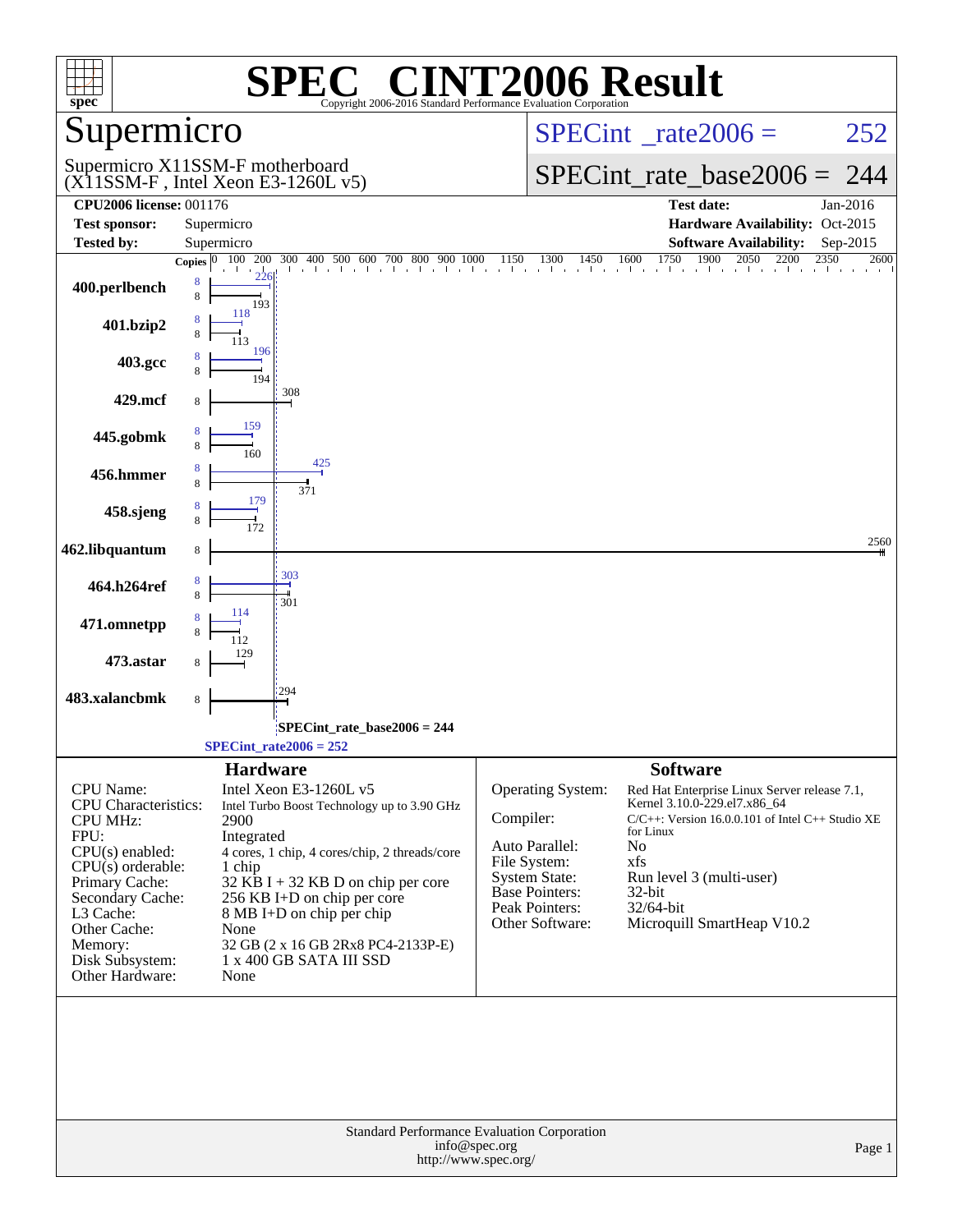

### Supermicro

### SPECint rate  $2006 = 252$

(X11SSM-F , Intel Xeon E3-1260L v5) Supermicro X11SSM-F motherboard

[SPECint\\_rate\\_base2006 =](http://www.spec.org/auto/cpu2006/Docs/result-fields.html#SPECintratebase2006) 244

**[CPU2006 license:](http://www.spec.org/auto/cpu2006/Docs/result-fields.html#CPU2006license)** 001176 **[Test date:](http://www.spec.org/auto/cpu2006/Docs/result-fields.html#Testdate)** Jan-2016 **[Test sponsor:](http://www.spec.org/auto/cpu2006/Docs/result-fields.html#Testsponsor)** Supermicro Supermicro **[Hardware Availability:](http://www.spec.org/auto/cpu2006/Docs/result-fields.html#HardwareAvailability)** Oct-2015 **[Tested by:](http://www.spec.org/auto/cpu2006/Docs/result-fields.html#Testedby)** Supermicro **Supermicro [Software Availability:](http://www.spec.org/auto/cpu2006/Docs/result-fields.html#SoftwareAvailability)** Sep-2015

### **[Results Table](http://www.spec.org/auto/cpu2006/Docs/result-fields.html#ResultsTable)**

|                    | <b>Base</b>             |                |            |                                                                                                          | <b>Peak</b> |                |                  |               |                |              |                |              |                |              |
|--------------------|-------------------------|----------------|------------|----------------------------------------------------------------------------------------------------------|-------------|----------------|------------------|---------------|----------------|--------------|----------------|--------------|----------------|--------------|
| <b>Benchmark</b>   | <b>Copies</b>           | <b>Seconds</b> | Ratio      | <b>Seconds</b>                                                                                           | Ratio       | <b>Seconds</b> | Ratio            | <b>Copies</b> | <b>Seconds</b> | <b>Ratio</b> | <b>Seconds</b> | <b>Ratio</b> | <b>Seconds</b> | <b>Ratio</b> |
| 400.perlbench      |                         | 404            | 193        | 405                                                                                                      | 193         | 406            | 193 <sup>1</sup> | 8             | 345            | 227          | 345            | 226          | 345            | 226          |
| 401.bzip2          |                         | 680            | <u>113</u> | 689                                                                                                      | 112         | 677            | 114I             | 8             | 653            | 118          | 652            | <b>118</b>   | 651            | 119          |
| $403.\mathrm{gcc}$ |                         | 332            | 194        | 332                                                                                                      | 194         | 330            | 195 <sub>l</sub> | 8             | 328            | 196          | 329            | 196          | 329            | 196          |
| $429$ .mcf         |                         | 238            | 306        | 237                                                                                                      | 308         | 237            | 308              | 8             | 238            | 306          | 237            | 308          | 237            | 308          |
| $445$ .gobm $k$    |                         | 526            | 160        | 526                                                                                                      | 160         | 525            | 160l             | 8             | 528            | 159          | 528            | 159          | 528            | <u>159</u>   |
| 456.hmmer          |                         | 203            | 368        | 201                                                                                                      | 371         | 200            | 373              | 8             | 177            | 423          | 175            | 426          | 176            | 425          |
| $458$ .sjeng       | 8                       | 565            | 171        | 562                                                                                                      | 172         | 564            | <b>172</b>       | 8             | 541            | 179          | 541            | 179          | 541            | <u>179</u>   |
| 462.libquantum     |                         | 64.6           | 2570       | 64.8                                                                                                     | 2560        | 65.0           | 2550             | 8             | 64.6           | 2570         | 64.8           | 2560         | 65.0           | 2550         |
| 464.h264ref        |                         | 589            | 301        | 601                                                                                                      | 294         | 587            | 302 <sub>l</sub> | 8             | 587            | 301          | 583            | 304          | 583            | <b>303</b>   |
| 471.omnetpp        |                         | 448            | 112        | 447                                                                                                      | 112         | 448            | 112 <sup> </sup> | 8             | 437            | 114          | 436            | 115          | 437            | <u>114</u>   |
| $473$ . astar      | $\mathsf{\overline{R}}$ | 434            | 129        | 434                                                                                                      | 129         | 432            | 130              | 8             | 434            | 129          | 434            | <u> 129</u>  | 432            | 130          |
| 483.xalancbmk      |                         | 188            | 294        | 188                                                                                                      | 293         | 187            | 294              | 8             | 188            | 294          | 188            | 293          | 187            | 294          |
|                    |                         |                |            | Results appear in the order in which they were run. Bold underlined text indicates a median measurement. |             |                |                  |               |                |              |                |              |                |              |

### **[Submit Notes](http://www.spec.org/auto/cpu2006/Docs/result-fields.html#SubmitNotes)**

 The taskset mechanism was used to bind copies to processors. The config file option 'submit' was used to generate taskset commands to bind each copy to a specific processor. For details, please see the config file.

### **[Operating System Notes](http://www.spec.org/auto/cpu2006/Docs/result-fields.html#OperatingSystemNotes)**

Stack size set to unlimited using "ulimit -s unlimited"

### **[Platform Notes](http://www.spec.org/auto/cpu2006/Docs/result-fields.html#PlatformNotes)**

Standard Performance Evaluation Corporation [info@spec.org](mailto:info@spec.org) As tested, the system used a Supermicro CSE-113MFAC2-R606CB chassis. The chassis is configured with 2 PWS-606P-1R redundant power supply, 1 SNK-P0046P heatsink, as well as 4 FAN-0154L4 middle cooling fan. Sysinfo program /usr/cpu2006/config/sysinfo.rev6914 \$Rev: 6914 \$ \$Date:: 2014-06-25 #\$ e3fbb8667b5a285932ceab81e28219e1 running on X10SRA-01 Thu Jan 14 06:09:50 2016 This section contains SUT (System Under Test) info as seen by some common utilities. To remove or add to this section, see: <http://www.spec.org/cpu2006/Docs/config.html#sysinfo> From /proc/cpuinfo model name : Intel(R) Xeon(R) CPU E3-1260L v5 @ 2.90GHz 1 "physical id"s (chips) 8 "processors" cores, siblings (Caution: counting these is hw and system dependent. The following excerpts from /proc/cpuinfo might not be reliable. Use with Continued on next page

<http://www.spec.org/>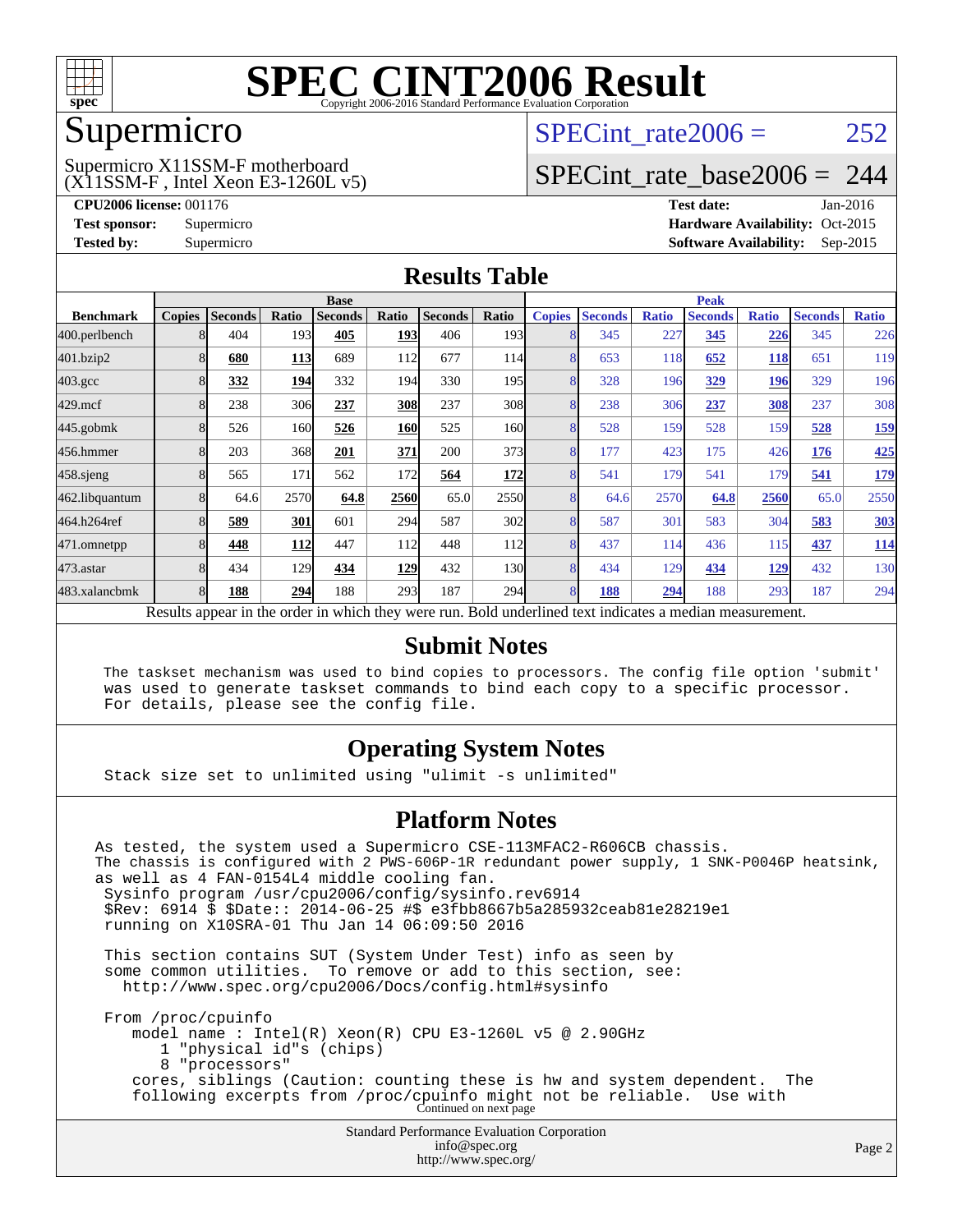

### Supermicro

SPECint rate  $2006 = 252$ 

(X11SSM-F , Intel Xeon E3-1260L v5) Supermicro X11SSM-F motherboard

[SPECint\\_rate\\_base2006 =](http://www.spec.org/auto/cpu2006/Docs/result-fields.html#SPECintratebase2006) 244

**[CPU2006 license:](http://www.spec.org/auto/cpu2006/Docs/result-fields.html#CPU2006license)** 001176 **[Test date:](http://www.spec.org/auto/cpu2006/Docs/result-fields.html#Testdate)** Jan-2016 **[Test sponsor:](http://www.spec.org/auto/cpu2006/Docs/result-fields.html#Testsponsor)** Supermicro Supermicro **[Hardware Availability:](http://www.spec.org/auto/cpu2006/Docs/result-fields.html#HardwareAvailability)** Oct-2015 **[Tested by:](http://www.spec.org/auto/cpu2006/Docs/result-fields.html#Testedby)** Supermicro **Supermicro [Software Availability:](http://www.spec.org/auto/cpu2006/Docs/result-fields.html#SoftwareAvailability)** Sep-2015

### **[Platform Notes \(Continued\)](http://www.spec.org/auto/cpu2006/Docs/result-fields.html#PlatformNotes)**

 caution.) cpu cores : 4 siblings : 8 physical 0: cores 0 1 2 3 cache size : 8192 KB From /proc/meminfo MemTotal: 32768216 kB HugePages\_Total: 0<br>Hugepagesize: 2048 kB Hugepagesize: From /etc/\*release\* /etc/\*version\* os-release: NAME="Red Hat Enterprise Linux Server" VERSION="7.1 (Maipo)" ID="rhel" ID\_LIKE="fedora" VERSION\_ID="7.1" PRETTY\_NAME="Red Hat Enterprise Linux Server 7.1 (Maipo)" ANSI\_COLOR="0;31" CPE\_NAME="cpe:/o:redhat:enterprise\_linux:7.1:GA:server" redhat-release: Red Hat Enterprise Linux Server release 7.1 (Maipo) system-release: Red Hat Enterprise Linux Server release 7.1 (Maipo) system-release-cpe: cpe:/o:redhat:enterprise\_linux:7.1:ga:server uname -a: Linux X10SRA-01 3.10.0-229.el7.x86\_64 #1 SMP Thu Jan 29 18:37:38 EST 2015 x86\_64 x86\_64 x86\_64 GNU/Linux run-level 3 Jan 14 02:02 SPEC is set to: /usr/cpu2006 Filesystem Type Size Used Avail Use% Mounted on /dev/sda2 xfs 183G 5.2G 178G 3% / Additional information from dmidecode: Warning: Use caution when you interpret this section. The 'dmidecode' program reads system data which is "intended to allow hardware to be accurately determined", but the intent may not be met, as there are frequent changes to hardware, firmware, and the "DMTF SMBIOS" standard. BIOS American Megatrends Inc. 1.0b 12/22/2015 Memory: 2x Not Specified Not Specified 2x Samsung M391A2K43BB1-CPB 16 GB 2 rank 2133 MHz (End of data from sysinfo program)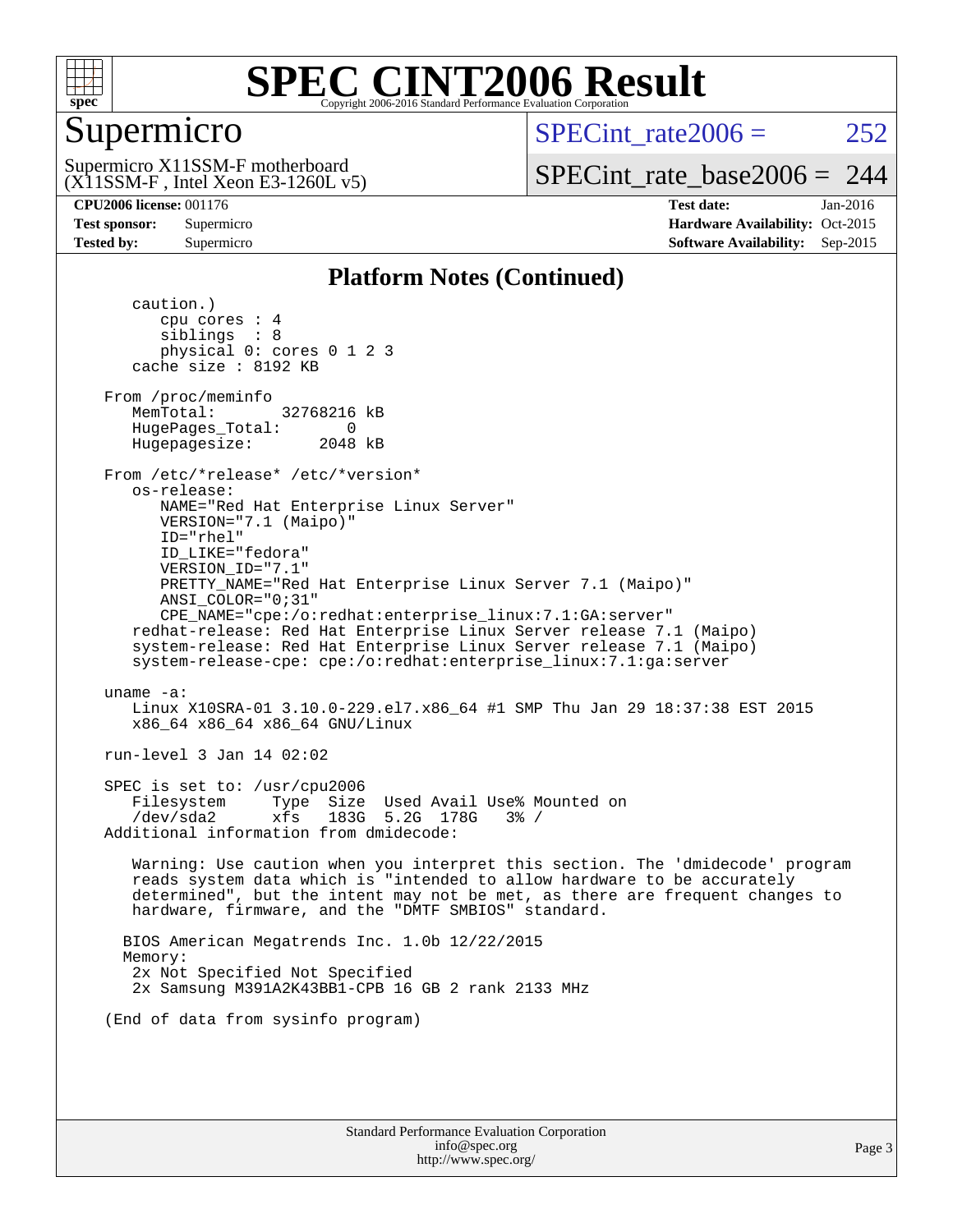

### Supermicro

SPECint rate  $2006 = 252$ 

(X11SSM-F , Intel Xeon E3-1260L v5) Supermicro X11SSM-F motherboard

[SPECint\\_rate\\_base2006 =](http://www.spec.org/auto/cpu2006/Docs/result-fields.html#SPECintratebase2006) 244

**[CPU2006 license:](http://www.spec.org/auto/cpu2006/Docs/result-fields.html#CPU2006license)** 001176 **[Test date:](http://www.spec.org/auto/cpu2006/Docs/result-fields.html#Testdate)** Jan-2016 **[Test sponsor:](http://www.spec.org/auto/cpu2006/Docs/result-fields.html#Testsponsor)** Supermicro Supermicro **[Hardware Availability:](http://www.spec.org/auto/cpu2006/Docs/result-fields.html#HardwareAvailability)** Oct-2015 **[Tested by:](http://www.spec.org/auto/cpu2006/Docs/result-fields.html#Testedby)** Supermicro **Supermicro [Software Availability:](http://www.spec.org/auto/cpu2006/Docs/result-fields.html#SoftwareAvailability)** Sep-2015

### **[General Notes](http://www.spec.org/auto/cpu2006/Docs/result-fields.html#GeneralNotes)**

Environment variables set by runspec before the start of the run: LD LIBRARY PATH = "/usr/cpu2006/libs/32:/usr/cpu2006/libs/64:/usr/cpu2006/sh"

 Binaries compiled on a system with 1x Intel Core i5-4670K CPU + 32GB memory using RedHat EL 7.1 Transparent Huge Pages enabled with: echo always > /sys/kernel/mm/transparent\_hugepage/enabled

### **[Base Compiler Invocation](http://www.spec.org/auto/cpu2006/Docs/result-fields.html#BaseCompilerInvocation)**

[C benchmarks](http://www.spec.org/auto/cpu2006/Docs/result-fields.html#Cbenchmarks):

[icc -m32 -L/opt/intel/compilers\\_and\\_libraries\\_2016/linux/compiler/lib/ia32\\_lin](http://www.spec.org/cpu2006/results/res2016q1/cpu2006-20160206-39004.flags.html#user_CCbase_intel_icc_e10256ba5924b668798078a321b0cb3f)

#### [C++ benchmarks:](http://www.spec.org/auto/cpu2006/Docs/result-fields.html#CXXbenchmarks)

[icpc -m32 -L/opt/intel/compilers\\_and\\_libraries\\_2016/linux/compiler/lib/ia32\\_lin](http://www.spec.org/cpu2006/results/res2016q1/cpu2006-20160206-39004.flags.html#user_CXXbase_intel_icpc_b4f50a394bdb4597aa5879c16bc3f5c5)

### **[Base Portability Flags](http://www.spec.org/auto/cpu2006/Docs/result-fields.html#BasePortabilityFlags)**

 400.perlbench: [-D\\_FILE\\_OFFSET\\_BITS=64](http://www.spec.org/cpu2006/results/res2016q1/cpu2006-20160206-39004.flags.html#user_basePORTABILITY400_perlbench_file_offset_bits_64_438cf9856305ebd76870a2c6dc2689ab) [-DSPEC\\_CPU\\_LINUX\\_IA32](http://www.spec.org/cpu2006/results/res2016q1/cpu2006-20160206-39004.flags.html#b400.perlbench_baseCPORTABILITY_DSPEC_CPU_LINUX_IA32)  $401.bzip2: -D$ FILE\_OFFSET\_BITS=64 403.gcc: [-D\\_FILE\\_OFFSET\\_BITS=64](http://www.spec.org/cpu2006/results/res2016q1/cpu2006-20160206-39004.flags.html#user_basePORTABILITY403_gcc_file_offset_bits_64_438cf9856305ebd76870a2c6dc2689ab) 429.mcf: [-D\\_FILE\\_OFFSET\\_BITS=64](http://www.spec.org/cpu2006/results/res2016q1/cpu2006-20160206-39004.flags.html#user_basePORTABILITY429_mcf_file_offset_bits_64_438cf9856305ebd76870a2c6dc2689ab) 445.gobmk: [-D\\_FILE\\_OFFSET\\_BITS=64](http://www.spec.org/cpu2006/results/res2016q1/cpu2006-20160206-39004.flags.html#user_basePORTABILITY445_gobmk_file_offset_bits_64_438cf9856305ebd76870a2c6dc2689ab) 456.hmmer: [-D\\_FILE\\_OFFSET\\_BITS=64](http://www.spec.org/cpu2006/results/res2016q1/cpu2006-20160206-39004.flags.html#user_basePORTABILITY456_hmmer_file_offset_bits_64_438cf9856305ebd76870a2c6dc2689ab) 458.sjeng: [-D\\_FILE\\_OFFSET\\_BITS=64](http://www.spec.org/cpu2006/results/res2016q1/cpu2006-20160206-39004.flags.html#user_basePORTABILITY458_sjeng_file_offset_bits_64_438cf9856305ebd76870a2c6dc2689ab) 462.libquantum: [-D\\_FILE\\_OFFSET\\_BITS=64](http://www.spec.org/cpu2006/results/res2016q1/cpu2006-20160206-39004.flags.html#user_basePORTABILITY462_libquantum_file_offset_bits_64_438cf9856305ebd76870a2c6dc2689ab) [-DSPEC\\_CPU\\_LINUX](http://www.spec.org/cpu2006/results/res2016q1/cpu2006-20160206-39004.flags.html#b462.libquantum_baseCPORTABILITY_DSPEC_CPU_LINUX) 464.h264ref: [-D\\_FILE\\_OFFSET\\_BITS=64](http://www.spec.org/cpu2006/results/res2016q1/cpu2006-20160206-39004.flags.html#user_basePORTABILITY464_h264ref_file_offset_bits_64_438cf9856305ebd76870a2c6dc2689ab) 471.omnetpp: [-D\\_FILE\\_OFFSET\\_BITS=64](http://www.spec.org/cpu2006/results/res2016q1/cpu2006-20160206-39004.flags.html#user_basePORTABILITY471_omnetpp_file_offset_bits_64_438cf9856305ebd76870a2c6dc2689ab) 473.astar: [-D\\_FILE\\_OFFSET\\_BITS=64](http://www.spec.org/cpu2006/results/res2016q1/cpu2006-20160206-39004.flags.html#user_basePORTABILITY473_astar_file_offset_bits_64_438cf9856305ebd76870a2c6dc2689ab) 483.xalancbmk: [-D\\_FILE\\_OFFSET\\_BITS=64](http://www.spec.org/cpu2006/results/res2016q1/cpu2006-20160206-39004.flags.html#user_basePORTABILITY483_xalancbmk_file_offset_bits_64_438cf9856305ebd76870a2c6dc2689ab) [-DSPEC\\_CPU\\_LINUX](http://www.spec.org/cpu2006/results/res2016q1/cpu2006-20160206-39004.flags.html#b483.xalancbmk_baseCXXPORTABILITY_DSPEC_CPU_LINUX)

### **[Base Optimization Flags](http://www.spec.org/auto/cpu2006/Docs/result-fields.html#BaseOptimizationFlags)**

#### [C benchmarks](http://www.spec.org/auto/cpu2006/Docs/result-fields.html#Cbenchmarks):

[-xCORE-AVX2](http://www.spec.org/cpu2006/results/res2016q1/cpu2006-20160206-39004.flags.html#user_CCbase_f-xAVX2_5f5fc0cbe2c9f62c816d3e45806c70d7) [-ipo](http://www.spec.org/cpu2006/results/res2016q1/cpu2006-20160206-39004.flags.html#user_CCbase_f-ipo) [-O3](http://www.spec.org/cpu2006/results/res2016q1/cpu2006-20160206-39004.flags.html#user_CCbase_f-O3) [-no-prec-div](http://www.spec.org/cpu2006/results/res2016q1/cpu2006-20160206-39004.flags.html#user_CCbase_f-no-prec-div) [-opt-prefetch](http://www.spec.org/cpu2006/results/res2016q1/cpu2006-20160206-39004.flags.html#user_CCbase_f-opt-prefetch) [-opt-mem-layout-trans=3](http://www.spec.org/cpu2006/results/res2016q1/cpu2006-20160206-39004.flags.html#user_CCbase_f-opt-mem-layout-trans_a7b82ad4bd7abf52556d4961a2ae94d5)

#### [C++ benchmarks:](http://www.spec.org/auto/cpu2006/Docs/result-fields.html#CXXbenchmarks)

[-xCORE-AVX2](http://www.spec.org/cpu2006/results/res2016q1/cpu2006-20160206-39004.flags.html#user_CXXbase_f-xAVX2_5f5fc0cbe2c9f62c816d3e45806c70d7) [-ipo](http://www.spec.org/cpu2006/results/res2016q1/cpu2006-20160206-39004.flags.html#user_CXXbase_f-ipo) [-O3](http://www.spec.org/cpu2006/results/res2016q1/cpu2006-20160206-39004.flags.html#user_CXXbase_f-O3) [-no-prec-div](http://www.spec.org/cpu2006/results/res2016q1/cpu2006-20160206-39004.flags.html#user_CXXbase_f-no-prec-div) [-opt-prefetch](http://www.spec.org/cpu2006/results/res2016q1/cpu2006-20160206-39004.flags.html#user_CXXbase_f-opt-prefetch) [-opt-mem-layout-trans=3](http://www.spec.org/cpu2006/results/res2016q1/cpu2006-20160206-39004.flags.html#user_CXXbase_f-opt-mem-layout-trans_a7b82ad4bd7abf52556d4961a2ae94d5) [-Wl,-z,muldefs](http://www.spec.org/cpu2006/results/res2016q1/cpu2006-20160206-39004.flags.html#user_CXXbase_link_force_multiple1_74079c344b956b9658436fd1b6dd3a8a) [-L/sh -lsmartheap](http://www.spec.org/cpu2006/results/res2016q1/cpu2006-20160206-39004.flags.html#user_CXXbase_SmartHeap_32f6c82aa1ed9c52345d30cf6e4a0499)

> Standard Performance Evaluation Corporation [info@spec.org](mailto:info@spec.org) <http://www.spec.org/>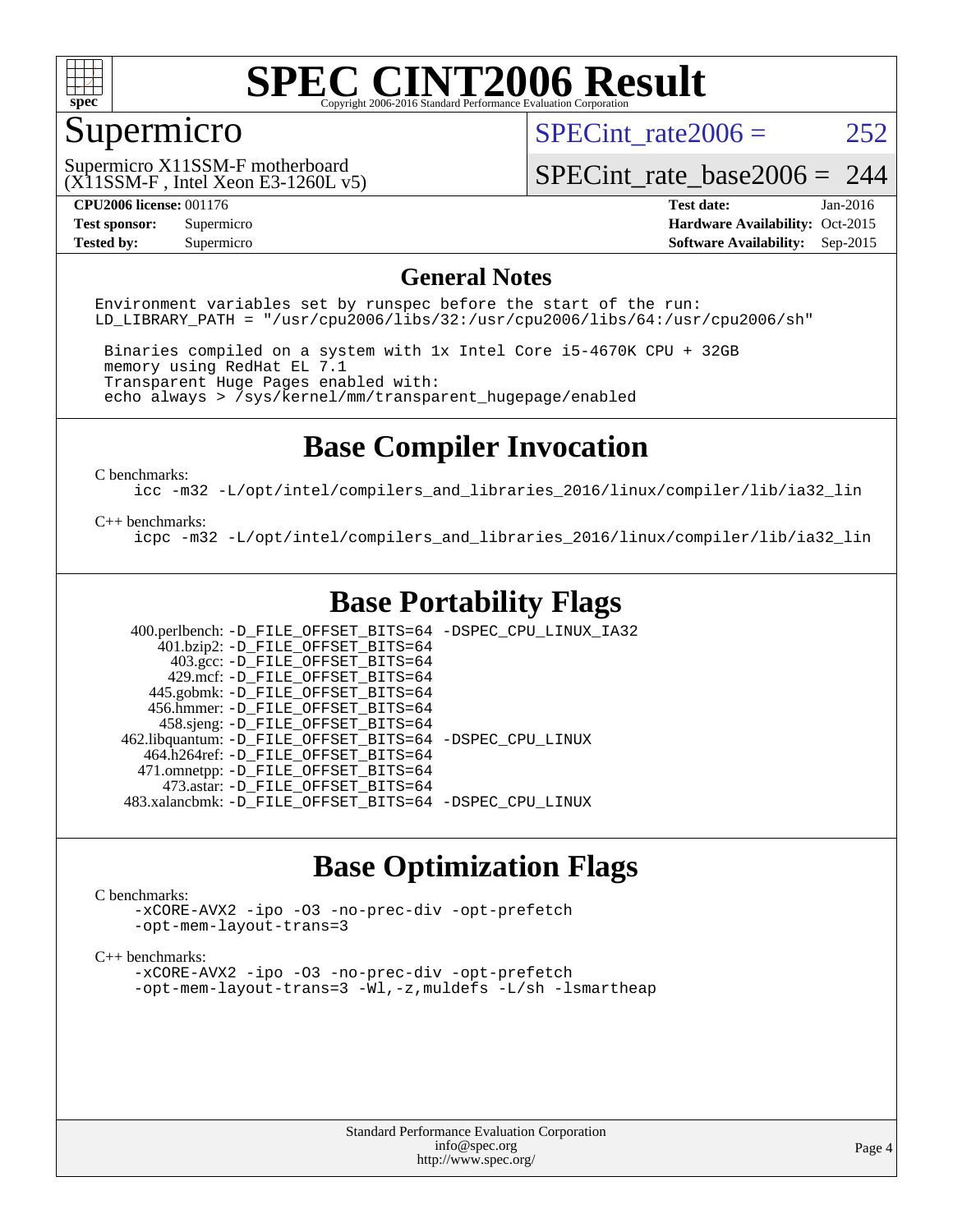

### Supermicro

SPECint rate  $2006 = 252$ 

(X11SSM-F , Intel Xeon E3-1260L v5) Supermicro X11SSM-F motherboard

[SPECint\\_rate\\_base2006 =](http://www.spec.org/auto/cpu2006/Docs/result-fields.html#SPECintratebase2006) 244

**[CPU2006 license:](http://www.spec.org/auto/cpu2006/Docs/result-fields.html#CPU2006license)** 001176 **[Test date:](http://www.spec.org/auto/cpu2006/Docs/result-fields.html#Testdate)** Jan-2016 **[Test sponsor:](http://www.spec.org/auto/cpu2006/Docs/result-fields.html#Testsponsor)** Supermicro Supermicro **[Hardware Availability:](http://www.spec.org/auto/cpu2006/Docs/result-fields.html#HardwareAvailability)** Oct-2015 **[Tested by:](http://www.spec.org/auto/cpu2006/Docs/result-fields.html#Testedby)** Supermicro **Supermicro [Software Availability:](http://www.spec.org/auto/cpu2006/Docs/result-fields.html#SoftwareAvailability)** Sep-2015

### **[Base Other Flags](http://www.spec.org/auto/cpu2006/Docs/result-fields.html#BaseOtherFlags)**

[C benchmarks](http://www.spec.org/auto/cpu2006/Docs/result-fields.html#Cbenchmarks):

403.gcc: [-Dalloca=\\_alloca](http://www.spec.org/cpu2006/results/res2016q1/cpu2006-20160206-39004.flags.html#b403.gcc_baseEXTRA_CFLAGS_Dalloca_be3056838c12de2578596ca5467af7f3)

### **[Peak Compiler Invocation](http://www.spec.org/auto/cpu2006/Docs/result-fields.html#PeakCompilerInvocation)**

[C benchmarks \(except as noted below\)](http://www.spec.org/auto/cpu2006/Docs/result-fields.html#Cbenchmarksexceptasnotedbelow):

[icc -m32 -L/opt/intel/compilers\\_and\\_libraries\\_2016/linux/compiler/lib/ia32\\_lin](http://www.spec.org/cpu2006/results/res2016q1/cpu2006-20160206-39004.flags.html#user_CCpeak_intel_icc_e10256ba5924b668798078a321b0cb3f)

400.perlbench: [icc -m64](http://www.spec.org/cpu2006/results/res2016q1/cpu2006-20160206-39004.flags.html#user_peakCCLD400_perlbench_intel_icc_64bit_bda6cc9af1fdbb0edc3795bac97ada53)

401.bzip2: [icc -m64](http://www.spec.org/cpu2006/results/res2016q1/cpu2006-20160206-39004.flags.html#user_peakCCLD401_bzip2_intel_icc_64bit_bda6cc9af1fdbb0edc3795bac97ada53)

456.hmmer: [icc -m64](http://www.spec.org/cpu2006/results/res2016q1/cpu2006-20160206-39004.flags.html#user_peakCCLD456_hmmer_intel_icc_64bit_bda6cc9af1fdbb0edc3795bac97ada53)

458.sjeng: [icc -m64](http://www.spec.org/cpu2006/results/res2016q1/cpu2006-20160206-39004.flags.html#user_peakCCLD458_sjeng_intel_icc_64bit_bda6cc9af1fdbb0edc3795bac97ada53)

[C++ benchmarks:](http://www.spec.org/auto/cpu2006/Docs/result-fields.html#CXXbenchmarks)

[icpc -m32 -L/opt/intel/compilers\\_and\\_libraries\\_2016/linux/compiler/lib/ia32\\_lin](http://www.spec.org/cpu2006/results/res2016q1/cpu2006-20160206-39004.flags.html#user_CXXpeak_intel_icpc_b4f50a394bdb4597aa5879c16bc3f5c5)

### **[Peak Portability Flags](http://www.spec.org/auto/cpu2006/Docs/result-fields.html#PeakPortabilityFlags)**

 400.perlbench: [-D\\_FILE\\_OFFSET\\_BITS=64](http://www.spec.org/cpu2006/results/res2016q1/cpu2006-20160206-39004.flags.html#user_peakPORTABILITY400_perlbench_file_offset_bits_64_438cf9856305ebd76870a2c6dc2689ab) [-DSPEC\\_CPU\\_LP64](http://www.spec.org/cpu2006/results/res2016q1/cpu2006-20160206-39004.flags.html#b400.perlbench_peakCPORTABILITY_DSPEC_CPU_LP64) [-DSPEC\\_CPU\\_LINUX\\_X64](http://www.spec.org/cpu2006/results/res2016q1/cpu2006-20160206-39004.flags.html#b400.perlbench_peakCPORTABILITY_DSPEC_CPU_LINUX_X64) 401.bzip2: [-D\\_FILE\\_OFFSET\\_BITS=64](http://www.spec.org/cpu2006/results/res2016q1/cpu2006-20160206-39004.flags.html#user_peakPORTABILITY401_bzip2_file_offset_bits_64_438cf9856305ebd76870a2c6dc2689ab) [-DSPEC\\_CPU\\_LP64](http://www.spec.org/cpu2006/results/res2016q1/cpu2006-20160206-39004.flags.html#suite_peakCPORTABILITY401_bzip2_DSPEC_CPU_LP64) 403.gcc: [-D\\_FILE\\_OFFSET\\_BITS=64](http://www.spec.org/cpu2006/results/res2016q1/cpu2006-20160206-39004.flags.html#user_peakPORTABILITY403_gcc_file_offset_bits_64_438cf9856305ebd76870a2c6dc2689ab) 429.mcf: [-D\\_FILE\\_OFFSET\\_BITS=64](http://www.spec.org/cpu2006/results/res2016q1/cpu2006-20160206-39004.flags.html#user_peakPORTABILITY429_mcf_file_offset_bits_64_438cf9856305ebd76870a2c6dc2689ab) 445.gobmk: [-D\\_FILE\\_OFFSET\\_BITS=64](http://www.spec.org/cpu2006/results/res2016q1/cpu2006-20160206-39004.flags.html#user_peakPORTABILITY445_gobmk_file_offset_bits_64_438cf9856305ebd76870a2c6dc2689ab) 456.hmmer: [-D\\_FILE\\_OFFSET\\_BITS=64](http://www.spec.org/cpu2006/results/res2016q1/cpu2006-20160206-39004.flags.html#user_peakPORTABILITY456_hmmer_file_offset_bits_64_438cf9856305ebd76870a2c6dc2689ab) [-DSPEC\\_CPU\\_LP64](http://www.spec.org/cpu2006/results/res2016q1/cpu2006-20160206-39004.flags.html#suite_peakCPORTABILITY456_hmmer_DSPEC_CPU_LP64) 458.sjeng: [-D\\_FILE\\_OFFSET\\_BITS=64](http://www.spec.org/cpu2006/results/res2016q1/cpu2006-20160206-39004.flags.html#user_peakPORTABILITY458_sjeng_file_offset_bits_64_438cf9856305ebd76870a2c6dc2689ab) [-DSPEC\\_CPU\\_LP64](http://www.spec.org/cpu2006/results/res2016q1/cpu2006-20160206-39004.flags.html#suite_peakCPORTABILITY458_sjeng_DSPEC_CPU_LP64) 462.libquantum: [-D\\_FILE\\_OFFSET\\_BITS=64](http://www.spec.org/cpu2006/results/res2016q1/cpu2006-20160206-39004.flags.html#user_peakPORTABILITY462_libquantum_file_offset_bits_64_438cf9856305ebd76870a2c6dc2689ab) [-DSPEC\\_CPU\\_LINUX](http://www.spec.org/cpu2006/results/res2016q1/cpu2006-20160206-39004.flags.html#b462.libquantum_peakCPORTABILITY_DSPEC_CPU_LINUX) 464.h264ref: [-D\\_FILE\\_OFFSET\\_BITS=64](http://www.spec.org/cpu2006/results/res2016q1/cpu2006-20160206-39004.flags.html#user_peakPORTABILITY464_h264ref_file_offset_bits_64_438cf9856305ebd76870a2c6dc2689ab) 471.omnetpp: [-D\\_FILE\\_OFFSET\\_BITS=64](http://www.spec.org/cpu2006/results/res2016q1/cpu2006-20160206-39004.flags.html#user_peakPORTABILITY471_omnetpp_file_offset_bits_64_438cf9856305ebd76870a2c6dc2689ab) 473.astar: [-D\\_FILE\\_OFFSET\\_BITS=64](http://www.spec.org/cpu2006/results/res2016q1/cpu2006-20160206-39004.flags.html#user_peakPORTABILITY473_astar_file_offset_bits_64_438cf9856305ebd76870a2c6dc2689ab) 483.xalancbmk: [-D\\_FILE\\_OFFSET\\_BITS=64](http://www.spec.org/cpu2006/results/res2016q1/cpu2006-20160206-39004.flags.html#user_peakPORTABILITY483_xalancbmk_file_offset_bits_64_438cf9856305ebd76870a2c6dc2689ab) [-DSPEC\\_CPU\\_LINUX](http://www.spec.org/cpu2006/results/res2016q1/cpu2006-20160206-39004.flags.html#b483.xalancbmk_peakCXXPORTABILITY_DSPEC_CPU_LINUX)

### **[Peak Optimization Flags](http://www.spec.org/auto/cpu2006/Docs/result-fields.html#PeakOptimizationFlags)**

[C benchmarks](http://www.spec.org/auto/cpu2006/Docs/result-fields.html#Cbenchmarks):

 400.perlbench: [-xCORE-AVX2](http://www.spec.org/cpu2006/results/res2016q1/cpu2006-20160206-39004.flags.html#user_peakPASS2_CFLAGSPASS2_LDCFLAGS400_perlbench_f-xAVX2_5f5fc0cbe2c9f62c816d3e45806c70d7)(pass 2) [-prof-gen:threadsafe](http://www.spec.org/cpu2006/results/res2016q1/cpu2006-20160206-39004.flags.html#user_peakPASS1_CFLAGSPASS1_LDCFLAGS400_perlbench_prof_gen_21a26eb79f378b550acd7bec9fe4467a)(pass 1) [-ipo](http://www.spec.org/cpu2006/results/res2016q1/cpu2006-20160206-39004.flags.html#user_peakPASS2_CFLAGSPASS2_LDCFLAGS400_perlbench_f-ipo)(pass 2) [-O3](http://www.spec.org/cpu2006/results/res2016q1/cpu2006-20160206-39004.flags.html#user_peakPASS2_CFLAGSPASS2_LDCFLAGS400_perlbench_f-O3)(pass 2) [-no-prec-div](http://www.spec.org/cpu2006/results/res2016q1/cpu2006-20160206-39004.flags.html#user_peakPASS2_CFLAGSPASS2_LDCFLAGS400_perlbench_f-no-prec-div)(pass 2) [-par-num-threads=1](http://www.spec.org/cpu2006/results/res2016q1/cpu2006-20160206-39004.flags.html#user_peakPASS1_CFLAGSPASS1_LDCFLAGS400_perlbench_par_num_threads_786a6ff141b4e9e90432e998842df6c2)(pass 1) [-prof-use](http://www.spec.org/cpu2006/results/res2016q1/cpu2006-20160206-39004.flags.html#user_peakPASS2_CFLAGSPASS2_LDCFLAGS400_perlbench_prof_use_bccf7792157ff70d64e32fe3e1250b55)(pass 2) [-auto-ilp32](http://www.spec.org/cpu2006/results/res2016q1/cpu2006-20160206-39004.flags.html#user_peakCOPTIMIZE400_perlbench_f-auto-ilp32)

Continued on next page

Standard Performance Evaluation Corporation [info@spec.org](mailto:info@spec.org) <http://www.spec.org/>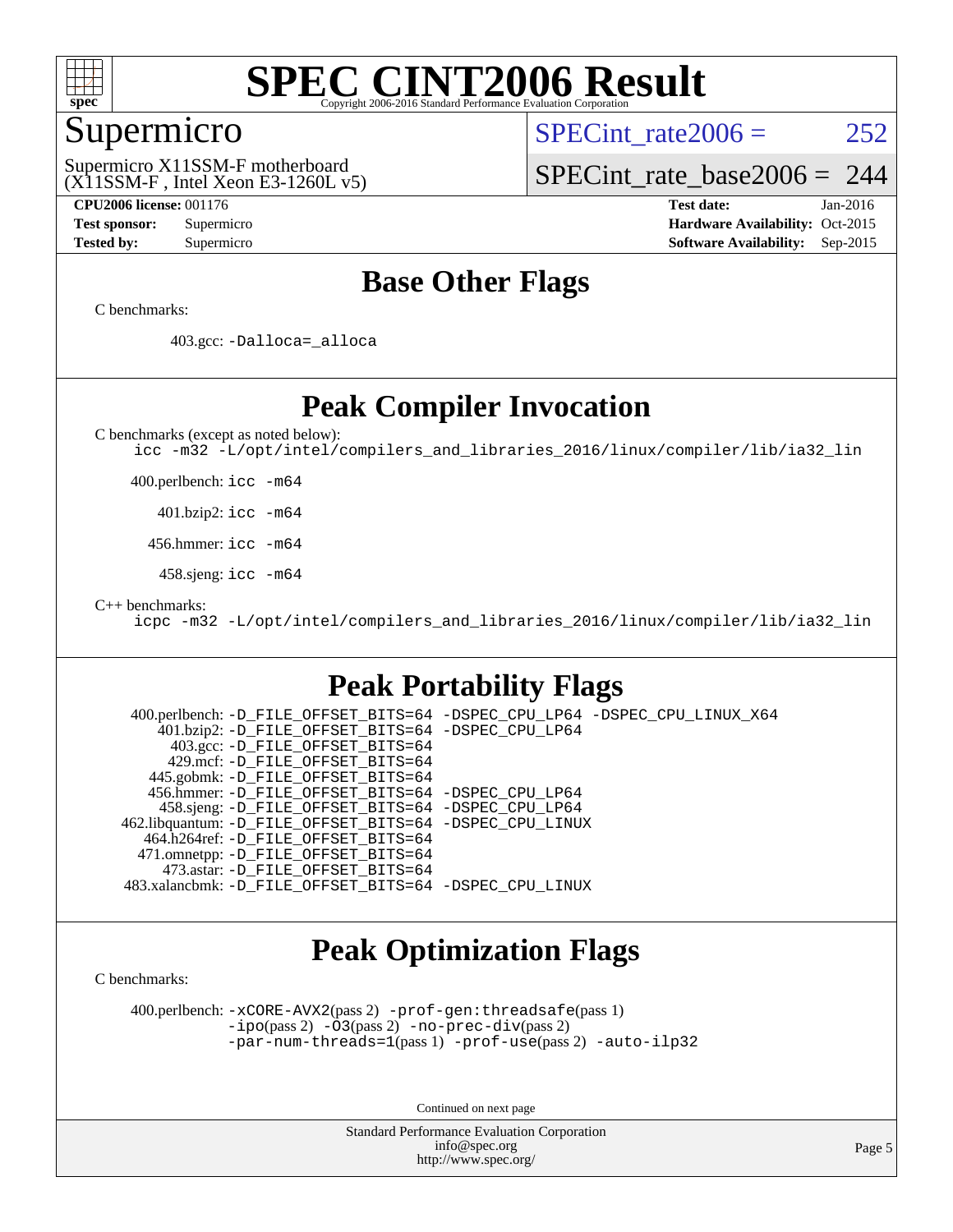

### Supermicro

SPECint rate  $2006 = 252$ 

(X11SSM-F , Intel Xeon E3-1260L v5) Supermicro X11SSM-F motherboard

[SPECint\\_rate\\_base2006 =](http://www.spec.org/auto/cpu2006/Docs/result-fields.html#SPECintratebase2006) 244

| <b>Test sponsor:</b> | Supermicro |
|----------------------|------------|
| <b>Tested by:</b>    | Supermicro |

**[CPU2006 license:](http://www.spec.org/auto/cpu2006/Docs/result-fields.html#CPU2006license)** 001176 **[Test date:](http://www.spec.org/auto/cpu2006/Docs/result-fields.html#Testdate)** Jan-2016 **[Hardware Availability:](http://www.spec.org/auto/cpu2006/Docs/result-fields.html#HardwareAvailability)** Oct-2015 **[Software Availability:](http://www.spec.org/auto/cpu2006/Docs/result-fields.html#SoftwareAvailability)** Sep-2015

### **[Peak Optimization Flags \(Continued\)](http://www.spec.org/auto/cpu2006/Docs/result-fields.html#PeakOptimizationFlags)**

 401.bzip2: [-xCORE-AVX2](http://www.spec.org/cpu2006/results/res2016q1/cpu2006-20160206-39004.flags.html#user_peakPASS2_CFLAGSPASS2_LDCFLAGS401_bzip2_f-xAVX2_5f5fc0cbe2c9f62c816d3e45806c70d7)(pass 2) [-prof-gen:threadsafe](http://www.spec.org/cpu2006/results/res2016q1/cpu2006-20160206-39004.flags.html#user_peakPASS1_CFLAGSPASS1_LDCFLAGS401_bzip2_prof_gen_21a26eb79f378b550acd7bec9fe4467a)(pass 1)  $-i\text{po}(pass 2) -\text{O3}(pass 2)$  [-no-prec-div](http://www.spec.org/cpu2006/results/res2016q1/cpu2006-20160206-39004.flags.html#user_peakPASS2_CFLAGSPASS2_LDCFLAGS401_bzip2_f-no-prec-div)(pass 2) [-par-num-threads=1](http://www.spec.org/cpu2006/results/res2016q1/cpu2006-20160206-39004.flags.html#user_peakPASS1_CFLAGSPASS1_LDCFLAGS401_bzip2_par_num_threads_786a6ff141b4e9e90432e998842df6c2)(pass 1) [-prof-use](http://www.spec.org/cpu2006/results/res2016q1/cpu2006-20160206-39004.flags.html#user_peakPASS2_CFLAGSPASS2_LDCFLAGS401_bzip2_prof_use_bccf7792157ff70d64e32fe3e1250b55)(pass 2) [-opt-prefetch](http://www.spec.org/cpu2006/results/res2016q1/cpu2006-20160206-39004.flags.html#user_peakCOPTIMIZE401_bzip2_f-opt-prefetch) [-auto-ilp32](http://www.spec.org/cpu2006/results/res2016q1/cpu2006-20160206-39004.flags.html#user_peakCOPTIMIZE401_bzip2_f-auto-ilp32) [-ansi-alias](http://www.spec.org/cpu2006/results/res2016q1/cpu2006-20160206-39004.flags.html#user_peakCOPTIMIZE401_bzip2_f-ansi-alias) 403.gcc: [-xCORE-AVX2](http://www.spec.org/cpu2006/results/res2016q1/cpu2006-20160206-39004.flags.html#user_peakCOPTIMIZE403_gcc_f-xAVX2_5f5fc0cbe2c9f62c816d3e45806c70d7) [-ipo](http://www.spec.org/cpu2006/results/res2016q1/cpu2006-20160206-39004.flags.html#user_peakCOPTIMIZE403_gcc_f-ipo) [-O3](http://www.spec.org/cpu2006/results/res2016q1/cpu2006-20160206-39004.flags.html#user_peakCOPTIMIZE403_gcc_f-O3) [-no-prec-div](http://www.spec.org/cpu2006/results/res2016q1/cpu2006-20160206-39004.flags.html#user_peakCOPTIMIZE403_gcc_f-no-prec-div)  $429$ .mcf: basepeak = yes 445.gobmk: [-xCORE-AVX2](http://www.spec.org/cpu2006/results/res2016q1/cpu2006-20160206-39004.flags.html#user_peakPASS2_CFLAGSPASS2_LDCFLAGS445_gobmk_f-xAVX2_5f5fc0cbe2c9f62c816d3e45806c70d7)(pass 2) [-prof-gen:threadsafe](http://www.spec.org/cpu2006/results/res2016q1/cpu2006-20160206-39004.flags.html#user_peakPASS1_CFLAGSPASS1_LDCFLAGS445_gobmk_prof_gen_21a26eb79f378b550acd7bec9fe4467a)(pass 1) [-prof-use](http://www.spec.org/cpu2006/results/res2016q1/cpu2006-20160206-39004.flags.html#user_peakPASS2_CFLAGSPASS2_LDCFLAGS445_gobmk_prof_use_bccf7792157ff70d64e32fe3e1250b55)(pass 2) [-par-num-threads=1](http://www.spec.org/cpu2006/results/res2016q1/cpu2006-20160206-39004.flags.html#user_peakPASS1_CFLAGSPASS1_LDCFLAGS445_gobmk_par_num_threads_786a6ff141b4e9e90432e998842df6c2)(pass 1) [-ansi-alias](http://www.spec.org/cpu2006/results/res2016q1/cpu2006-20160206-39004.flags.html#user_peakCOPTIMIZE445_gobmk_f-ansi-alias) [-opt-mem-layout-trans=3](http://www.spec.org/cpu2006/results/res2016q1/cpu2006-20160206-39004.flags.html#user_peakCOPTIMIZE445_gobmk_f-opt-mem-layout-trans_a7b82ad4bd7abf52556d4961a2ae94d5) 456.hmmer: [-xCORE-AVX2](http://www.spec.org/cpu2006/results/res2016q1/cpu2006-20160206-39004.flags.html#user_peakCOPTIMIZE456_hmmer_f-xAVX2_5f5fc0cbe2c9f62c816d3e45806c70d7) [-ipo](http://www.spec.org/cpu2006/results/res2016q1/cpu2006-20160206-39004.flags.html#user_peakCOPTIMIZE456_hmmer_f-ipo) [-O3](http://www.spec.org/cpu2006/results/res2016q1/cpu2006-20160206-39004.flags.html#user_peakCOPTIMIZE456_hmmer_f-O3) [-no-prec-div](http://www.spec.org/cpu2006/results/res2016q1/cpu2006-20160206-39004.flags.html#user_peakCOPTIMIZE456_hmmer_f-no-prec-div) [-unroll2](http://www.spec.org/cpu2006/results/res2016q1/cpu2006-20160206-39004.flags.html#user_peakCOPTIMIZE456_hmmer_f-unroll_784dae83bebfb236979b41d2422d7ec2) [-auto-ilp32](http://www.spec.org/cpu2006/results/res2016q1/cpu2006-20160206-39004.flags.html#user_peakCOPTIMIZE456_hmmer_f-auto-ilp32) 458.sjeng: [-xCORE-AVX2](http://www.spec.org/cpu2006/results/res2016q1/cpu2006-20160206-39004.flags.html#user_peakPASS2_CFLAGSPASS2_LDCFLAGS458_sjeng_f-xAVX2_5f5fc0cbe2c9f62c816d3e45806c70d7)(pass 2) [-prof-gen:threadsafe](http://www.spec.org/cpu2006/results/res2016q1/cpu2006-20160206-39004.flags.html#user_peakPASS1_CFLAGSPASS1_LDCFLAGS458_sjeng_prof_gen_21a26eb79f378b550acd7bec9fe4467a)(pass 1)  $-i\text{po}(pass 2) -\overline{O}3(pass 2)$  [-no-prec-div](http://www.spec.org/cpu2006/results/res2016q1/cpu2006-20160206-39004.flags.html#user_peakPASS2_CFLAGSPASS2_LDCFLAGS458_sjeng_f-no-prec-div)(pass 2) [-par-num-threads=1](http://www.spec.org/cpu2006/results/res2016q1/cpu2006-20160206-39004.flags.html#user_peakPASS1_CFLAGSPASS1_LDCFLAGS458_sjeng_par_num_threads_786a6ff141b4e9e90432e998842df6c2)(pass 1) [-prof-use](http://www.spec.org/cpu2006/results/res2016q1/cpu2006-20160206-39004.flags.html#user_peakPASS2_CFLAGSPASS2_LDCFLAGS458_sjeng_prof_use_bccf7792157ff70d64e32fe3e1250b55)(pass 2) [-unroll4](http://www.spec.org/cpu2006/results/res2016q1/cpu2006-20160206-39004.flags.html#user_peakCOPTIMIZE458_sjeng_f-unroll_4e5e4ed65b7fd20bdcd365bec371b81f) [-auto-ilp32](http://www.spec.org/cpu2006/results/res2016q1/cpu2006-20160206-39004.flags.html#user_peakCOPTIMIZE458_sjeng_f-auto-ilp32) 462.libquantum: basepeak = yes 464.h264ref: [-xCORE-AVX2](http://www.spec.org/cpu2006/results/res2016q1/cpu2006-20160206-39004.flags.html#user_peakPASS2_CFLAGSPASS2_LDCFLAGS464_h264ref_f-xAVX2_5f5fc0cbe2c9f62c816d3e45806c70d7)(pass 2) [-prof-gen:threadsafe](http://www.spec.org/cpu2006/results/res2016q1/cpu2006-20160206-39004.flags.html#user_peakPASS1_CFLAGSPASS1_LDCFLAGS464_h264ref_prof_gen_21a26eb79f378b550acd7bec9fe4467a)(pass 1) [-ipo](http://www.spec.org/cpu2006/results/res2016q1/cpu2006-20160206-39004.flags.html#user_peakPASS2_CFLAGSPASS2_LDCFLAGS464_h264ref_f-ipo)(pass 2) [-O3](http://www.spec.org/cpu2006/results/res2016q1/cpu2006-20160206-39004.flags.html#user_peakPASS2_CFLAGSPASS2_LDCFLAGS464_h264ref_f-O3)(pass 2) [-no-prec-div](http://www.spec.org/cpu2006/results/res2016q1/cpu2006-20160206-39004.flags.html#user_peakPASS2_CFLAGSPASS2_LDCFLAGS464_h264ref_f-no-prec-div)(pass 2) [-par-num-threads=1](http://www.spec.org/cpu2006/results/res2016q1/cpu2006-20160206-39004.flags.html#user_peakPASS1_CFLAGSPASS1_LDCFLAGS464_h264ref_par_num_threads_786a6ff141b4e9e90432e998842df6c2)(pass 1) [-prof-use](http://www.spec.org/cpu2006/results/res2016q1/cpu2006-20160206-39004.flags.html#user_peakPASS2_CFLAGSPASS2_LDCFLAGS464_h264ref_prof_use_bccf7792157ff70d64e32fe3e1250b55)(pass 2) [-unroll2](http://www.spec.org/cpu2006/results/res2016q1/cpu2006-20160206-39004.flags.html#user_peakCOPTIMIZE464_h264ref_f-unroll_784dae83bebfb236979b41d2422d7ec2) [-ansi-alias](http://www.spec.org/cpu2006/results/res2016q1/cpu2006-20160206-39004.flags.html#user_peakCOPTIMIZE464_h264ref_f-ansi-alias) [C++ benchmarks:](http://www.spec.org/auto/cpu2006/Docs/result-fields.html#CXXbenchmarks) 471.omnetpp: [-xCORE-AVX2](http://www.spec.org/cpu2006/results/res2016q1/cpu2006-20160206-39004.flags.html#user_peakPASS2_CXXFLAGSPASS2_LDCXXFLAGS471_omnetpp_f-xAVX2_5f5fc0cbe2c9f62c816d3e45806c70d7)(pass 2) [-prof-gen:threadsafe](http://www.spec.org/cpu2006/results/res2016q1/cpu2006-20160206-39004.flags.html#user_peakPASS1_CXXFLAGSPASS1_LDCXXFLAGS471_omnetpp_prof_gen_21a26eb79f378b550acd7bec9fe4467a)(pass 1)  $-ipo(pass 2) -\overline{03(pass 2)}$  $-ipo(pass 2) -\overline{03(pass 2)}$  [-no-prec-div](http://www.spec.org/cpu2006/results/res2016q1/cpu2006-20160206-39004.flags.html#user_peakPASS2_CXXFLAGSPASS2_LDCXXFLAGS471_omnetpp_f-no-prec-div)(pass 2) [-par-num-threads=1](http://www.spec.org/cpu2006/results/res2016q1/cpu2006-20160206-39004.flags.html#user_peakPASS1_CXXFLAGSPASS1_LDCXXFLAGS471_omnetpp_par_num_threads_786a6ff141b4e9e90432e998842df6c2)(pass 1) [-prof-use](http://www.spec.org/cpu2006/results/res2016q1/cpu2006-20160206-39004.flags.html#user_peakPASS2_CXXFLAGSPASS2_LDCXXFLAGS471_omnetpp_prof_use_bccf7792157ff70d64e32fe3e1250b55)(pass 2) [-ansi-alias](http://www.spec.org/cpu2006/results/res2016q1/cpu2006-20160206-39004.flags.html#user_peakCXXOPTIMIZE471_omnetpp_f-ansi-alias) [-opt-ra-region-strategy=block](http://www.spec.org/cpu2006/results/res2016q1/cpu2006-20160206-39004.flags.html#user_peakCXXOPTIMIZE471_omnetpp_f-opt-ra-region-strategy_a0a37c372d03933b2a18d4af463c1f69) [-Wl,-z,muldefs](http://www.spec.org/cpu2006/results/res2016q1/cpu2006-20160206-39004.flags.html#user_peakEXTRA_LDFLAGS471_omnetpp_link_force_multiple1_74079c344b956b9658436fd1b6dd3a8a) [-L/sh -lsmartheap](http://www.spec.org/cpu2006/results/res2016q1/cpu2006-20160206-39004.flags.html#user_peakEXTRA_LIBS471_omnetpp_SmartHeap_32f6c82aa1ed9c52345d30cf6e4a0499) 473.astar: basepeak = yes

483.xalancbmk: basepeak = yes

### **[Peak Other Flags](http://www.spec.org/auto/cpu2006/Docs/result-fields.html#PeakOtherFlags)**

[C benchmarks](http://www.spec.org/auto/cpu2006/Docs/result-fields.html#Cbenchmarks):

403.gcc: [-Dalloca=\\_alloca](http://www.spec.org/cpu2006/results/res2016q1/cpu2006-20160206-39004.flags.html#b403.gcc_peakEXTRA_CFLAGS_Dalloca_be3056838c12de2578596ca5467af7f3)